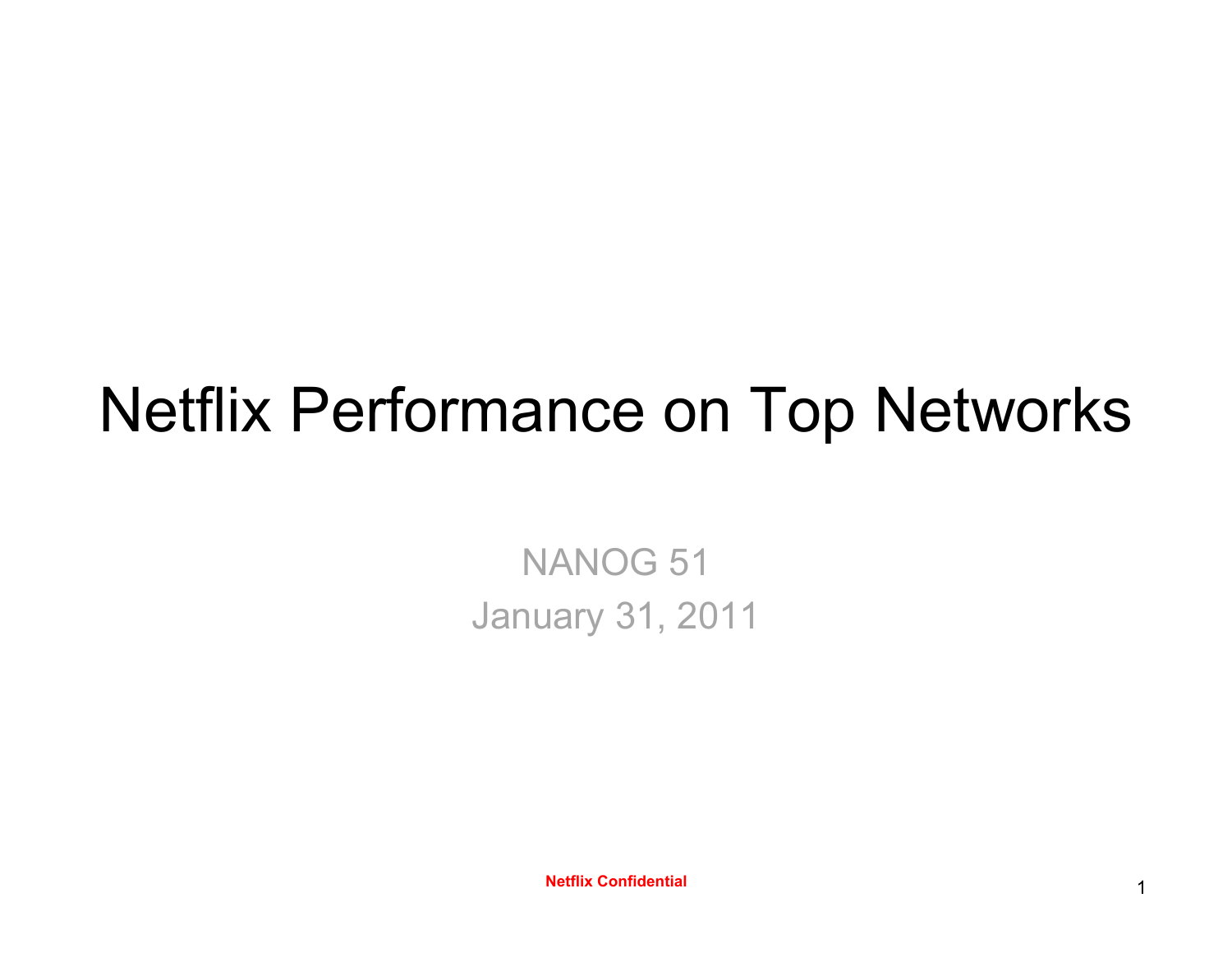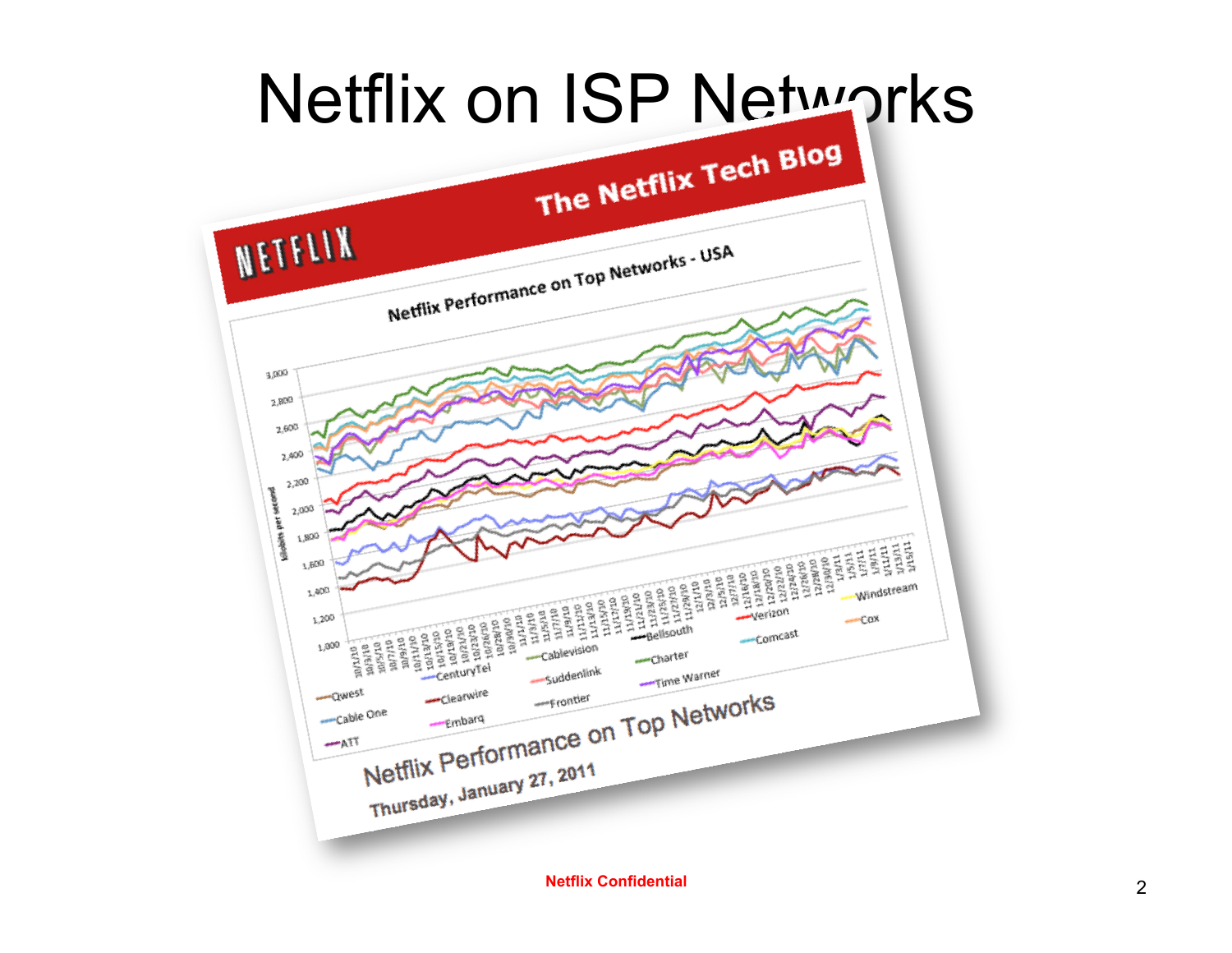# How?

- **All Netflix streaming clients are written** by us or based on our SDK
- Our log spec includes lots of information about performance
- We capture client IP/ASN
- **Using ASN, we assign performance** metrics to networks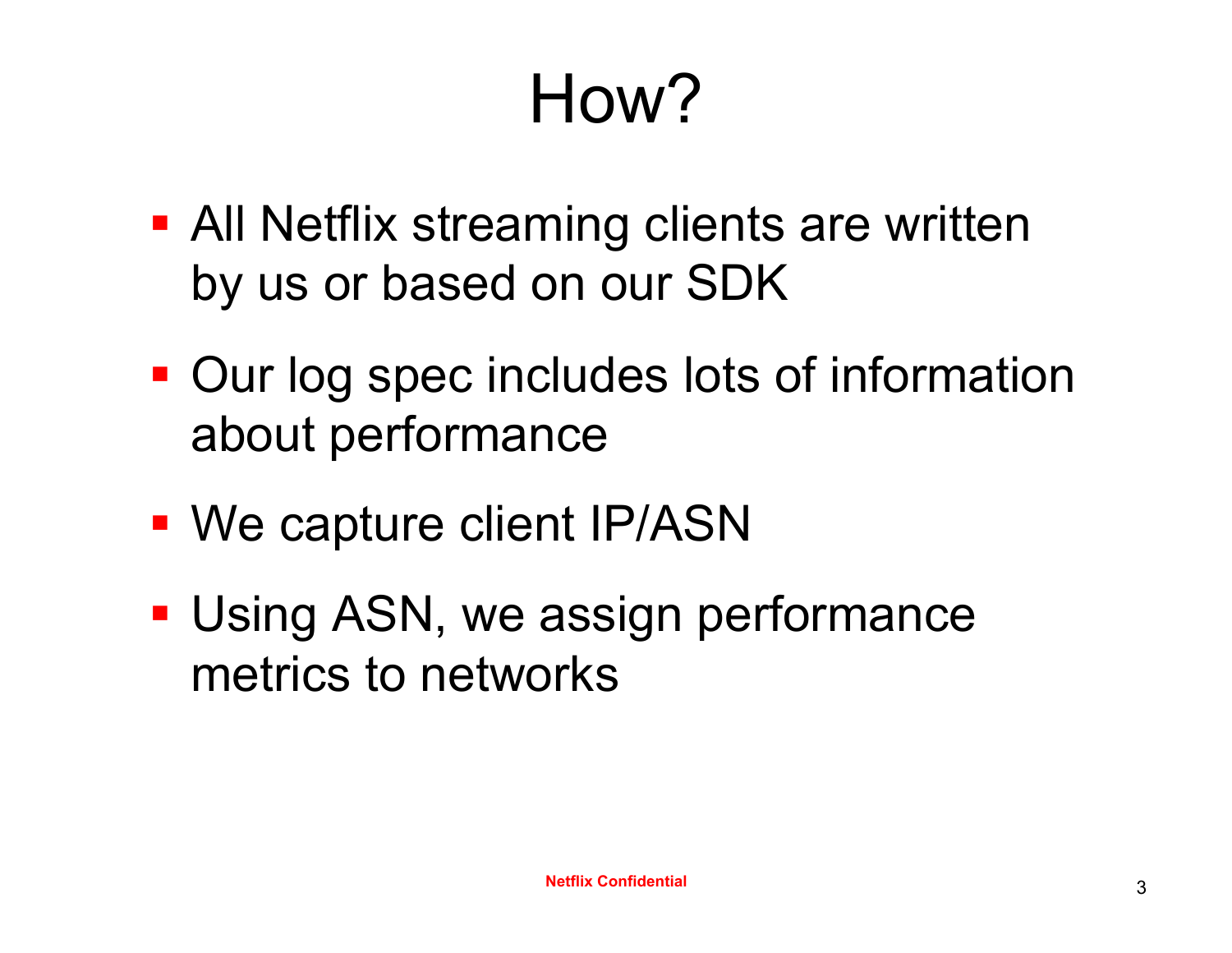# How?



**Netflix Confidential** ! 4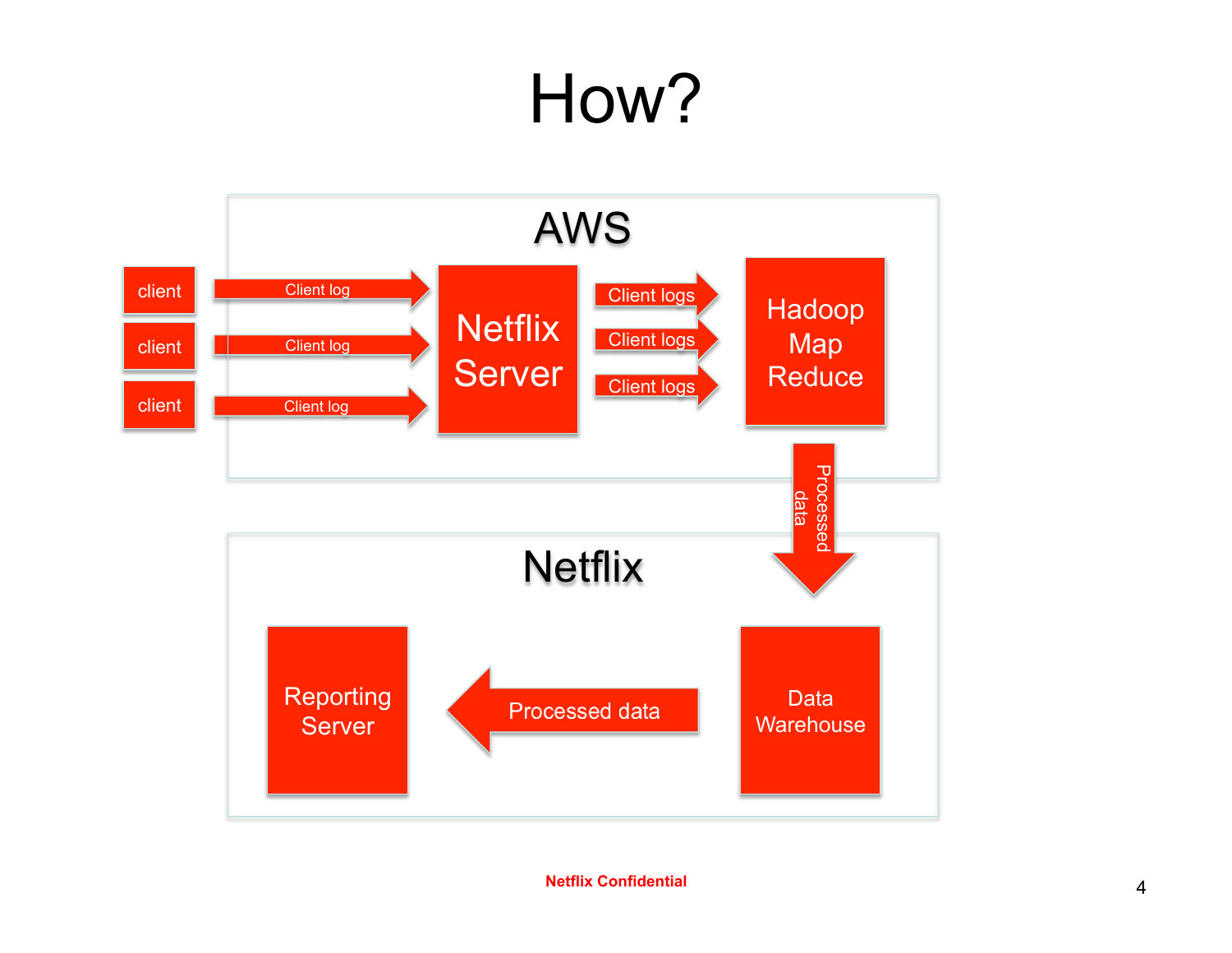# Why?

- **Unique insight to hundreds millions of** hours of long-duration, high-definition video streams
- We get a lot of questions about how performance varies
- **Avoids speculation about traffic** manipulation
- **Helps us understand changes over time**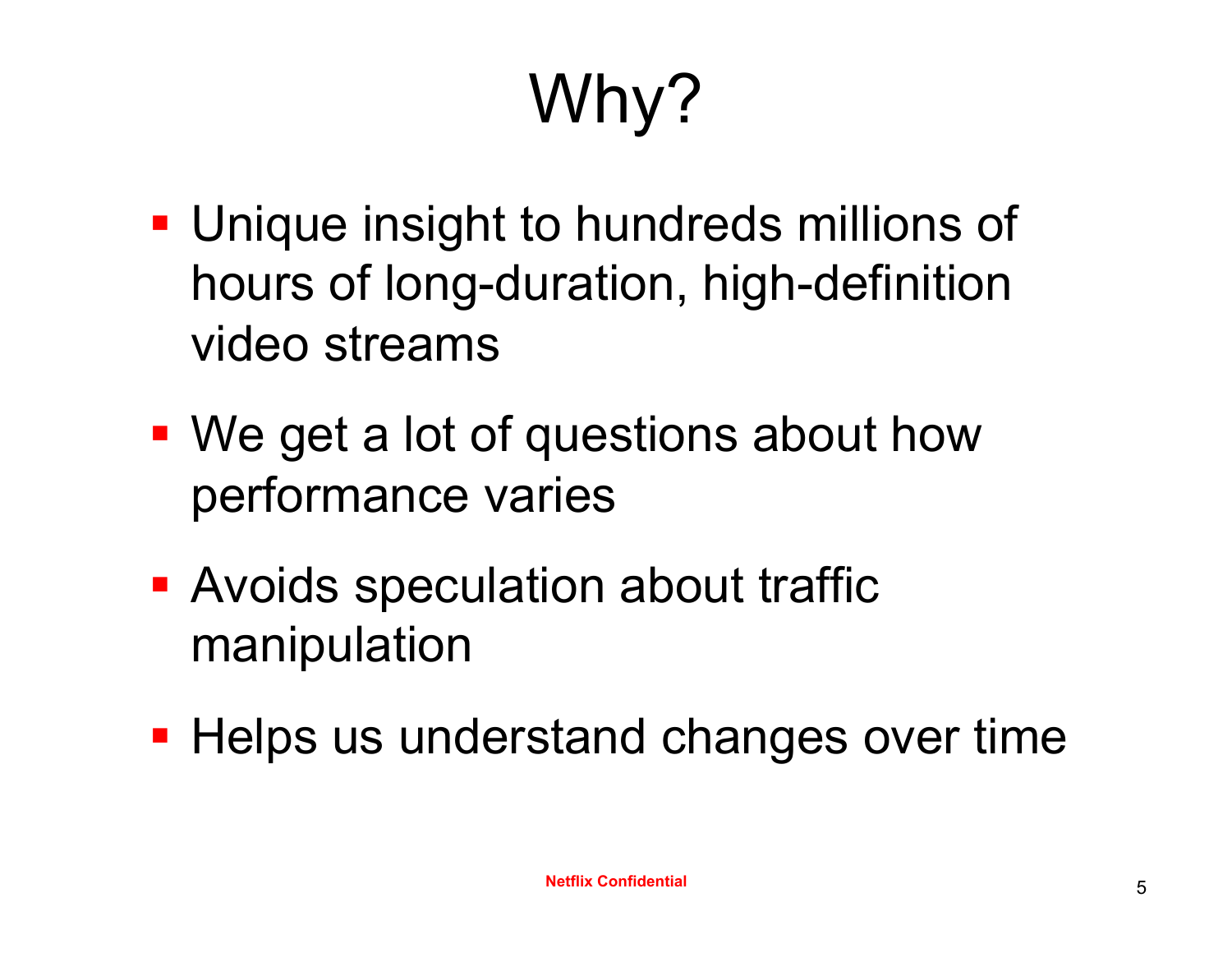# Room for Improvement

- **Better way to display lots of data on one** slide
- **Split out fiber/DSL offerings (Verizon,** AT&T)?
- $\blacksquare$  Embarg + CenturyTel = CenturyLink
- **Look at other interesting metrics over** time
- Add more Canadian ISPs
- Much more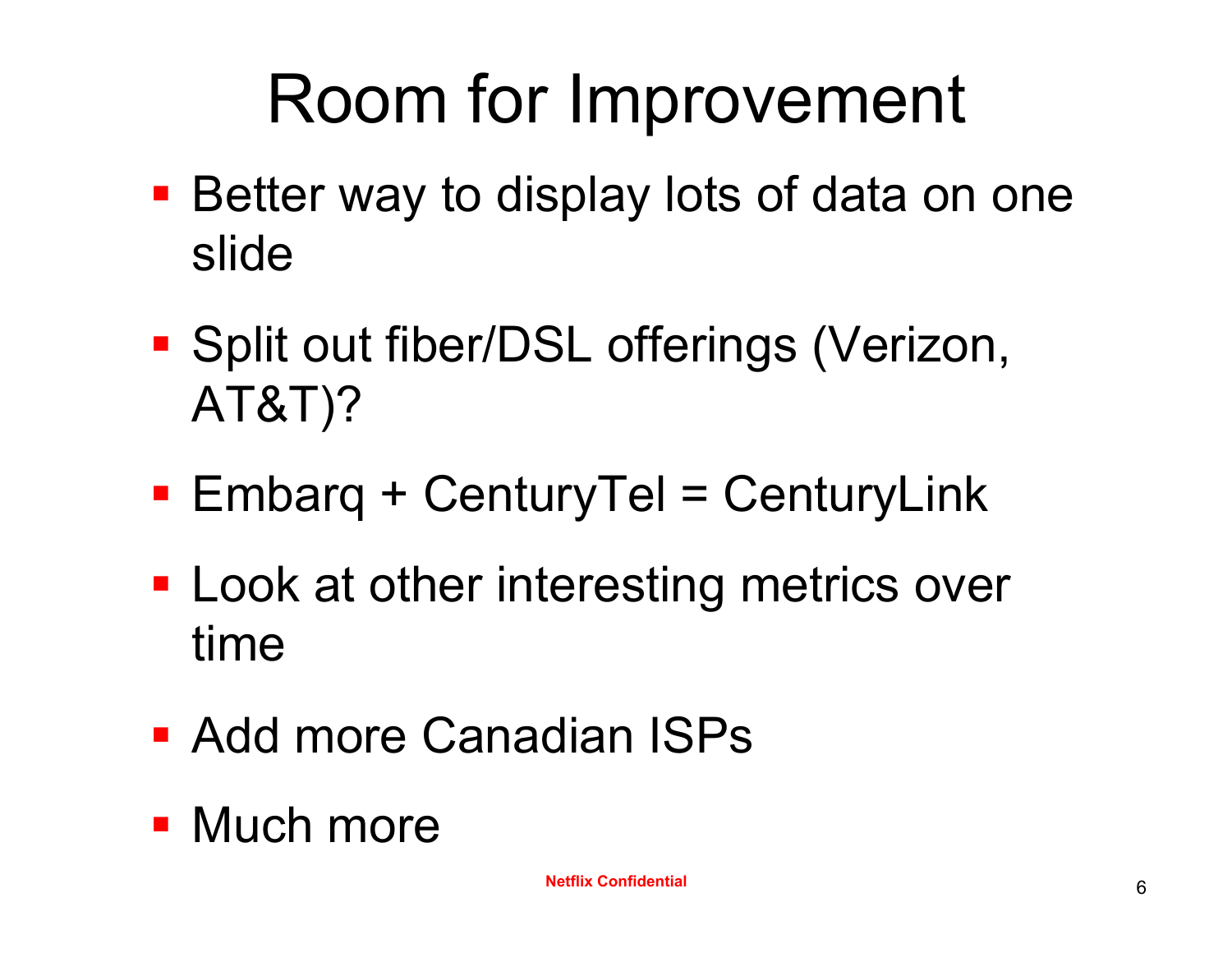### **Netflix Performance on Top Networks - USA**

![](_page_6_Figure_1.jpeg)